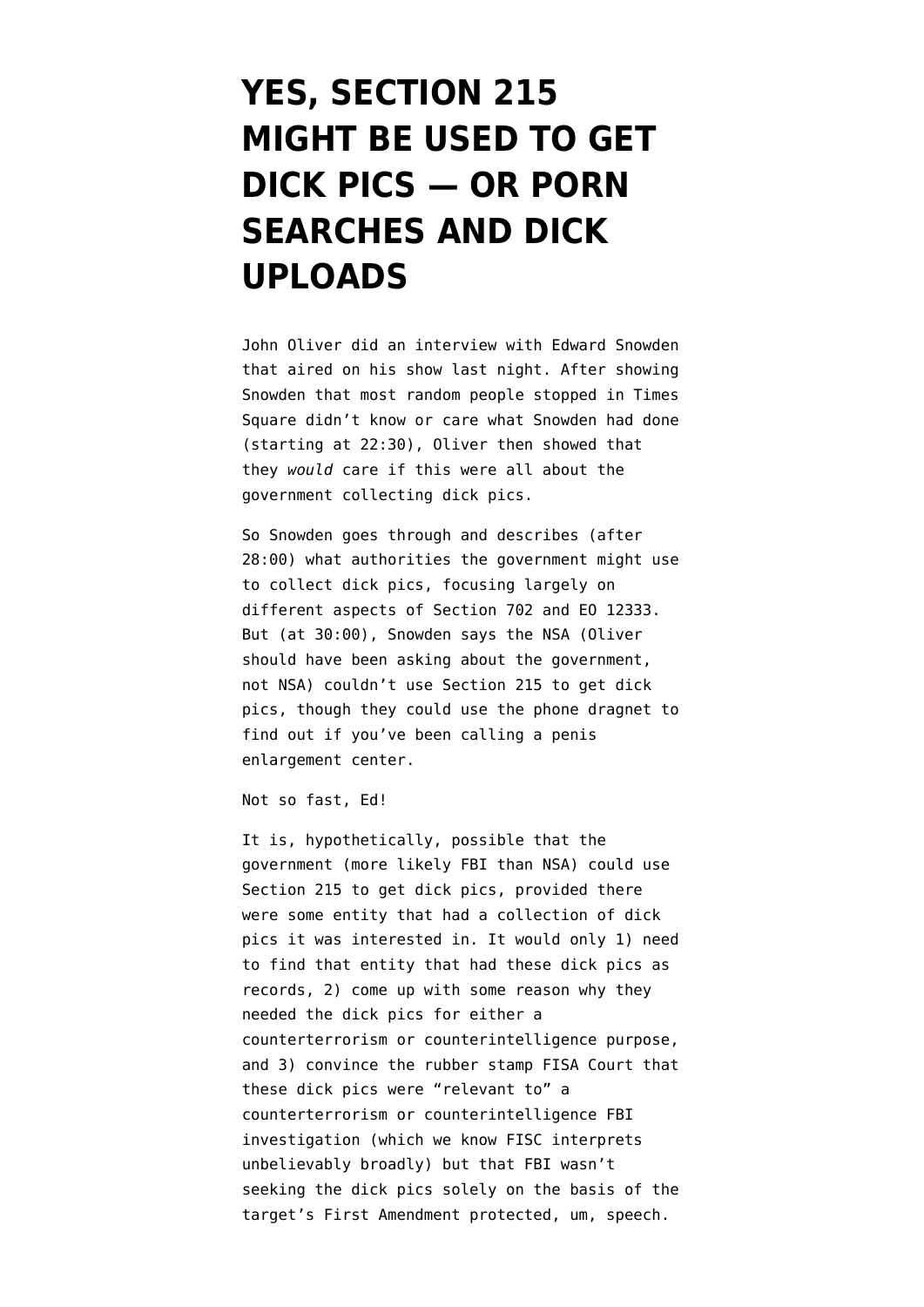Hypothetically possible, at least, if unlikely. A dick pic *is* a tangible thing.

Furthermore, [it is almost certain](https://www.emptywheel.net/2015/03/29/the-nsl-to-215-collection-data-flows-and-urls/) that the FBI (again, not the NSA, but if the FBI does it, it is more likely *targeted* at an American) is using Section 215 to get URL searches and data flows along with fairly comprehensive online profiles — on users. So in addition to Snowden's explanation of using the phone dragnet to see if you've called a penis enlargement center, the FBI may be using Section 215 to track a user's porn watching habits and even if they've been uploading their own dick pics to some server. There likely are dick pics in this collection (though the FISC almost certainly requires minimization if the collection, so may limit the FBI's ability to retain dick pics unless it can claim it needs them for an investigative purpose). (Though note, a recent [Shane Harris](http://www.thedailybeast.com/articles/2015/04/04/the-shrinks-who-only-see-cia-officers.html) [story](http://www.thedailybeast.com/articles/2015/04/04/the-shrinks-who-only-see-cia-officers.html) reveals NSA needs its own porn room because its analysts spend so much time analyzing what they collect.)

Again, Section 215 is far more than the phone dragnet, it is designed to support fairly creative collection of "tangible things" so long as there is an attenuated national security purpose to do so, and we know it supports a great deal of collection on users' Internet use.

And while dick pics might be just a hypothetical case, far easier to imagine would be FBI using Section 215 to obtain DNA — perhaps from hospitals, perhaps from hotels where targets had stayed, obviously from cops (though they could get that through info sharing). DNA is, after all, a tangible thing. And we know that the government has a DNA database of Gitmo detainees, so they have been amassing DNA to positively ID both the targets but also family members of targets.

One more note. Several of the ways the NSA has gotten dick pics — via Yahoo video chats, stealing from Google servers overseas — may have become less accessible to the government overseas as companies move to encrypt more of